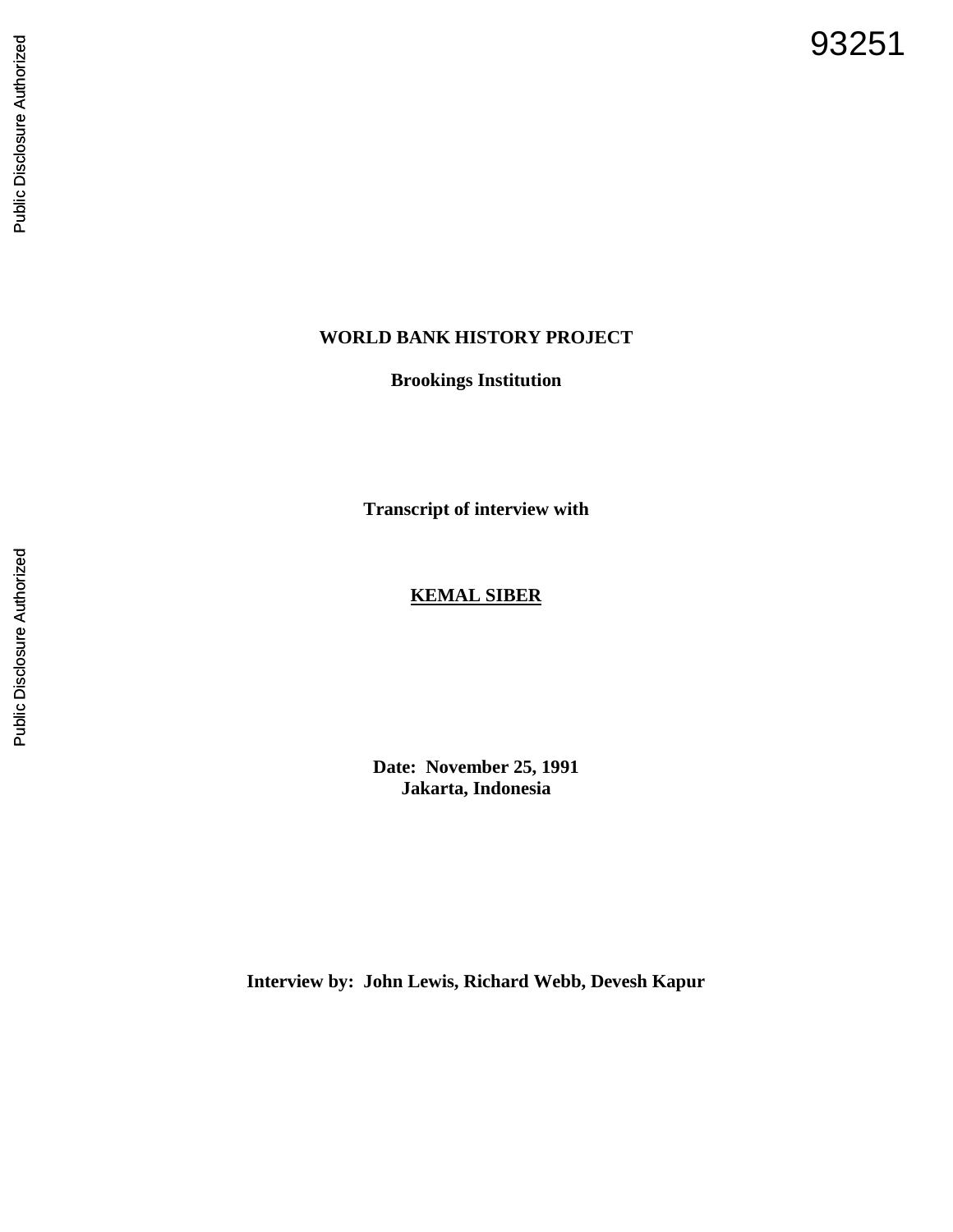#### **FOREWORD**

The following is a transcript of an oral interview conducted by the authors of the World Bank's fiftieth anniversary history: John P. Lewis, Richard Webb and Devesh Kapur, *The World Bank: Its First Half Century,* Washington, DC: Brookings Institution Press, 1997*.* It is not a formal oral history, and it is not a systematic overview of the work of the person interviewed. At times the authors discussed the planned publication itself and the sources that should be consulted; at other times they talked about persons and publications extraneous to the Bank. Some interview tapes and transcripts begin and end abruptly. Nevertheless, the World Bank Group Archives believes that this transcript may be of interest to researchers and makes it available for public use.

1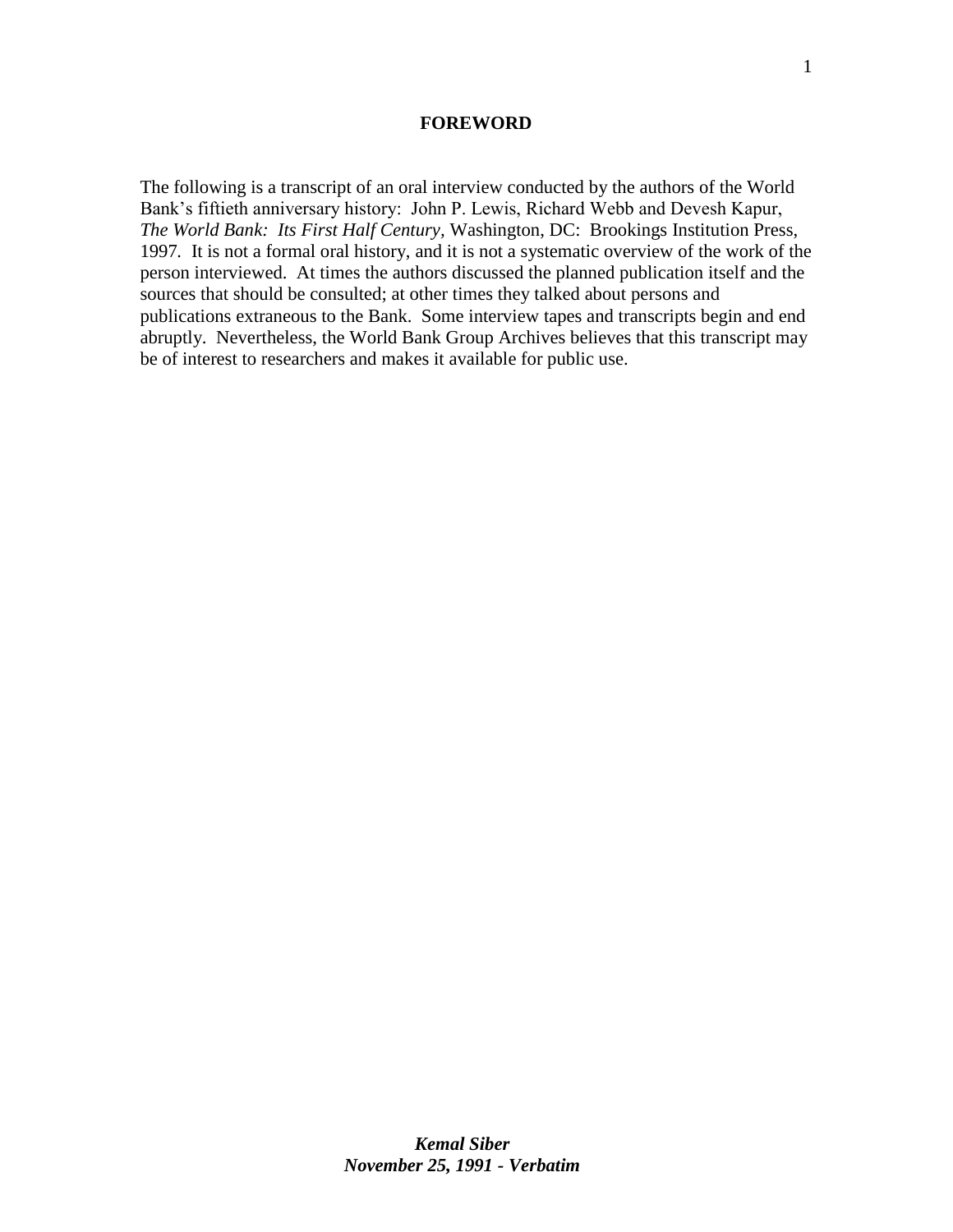## *[Begin Tape 1, Side A]<sup>1</sup>*

**SIBER:** In Jakarta I started in 1966 as the Resident Representative of the IMF *[International Monetary Fund]*. My involvement here is an interesting story: you may not be particularly interested about when the IMF came here.

Nobody knew when Suharto came into power in 1965 what was going to happen to Indonesia. In fact, Indonesia is one of the rare countries that resigned from United Nations, World Bank and IMF during Sukarno regime. So everybody was very skeptical about Indonesia as late as '66. Can you imagine a country resigns from the IMF, IBRD *[International Bank for Reconstruction and Development]*?

It is interesting that the way of handling of the government of Suharto, a young general, was different than the past. In the external policies, he wanted to stop confrontation with Malaysia. He wanted peace; however, his major concern was to improve the economy, to solve the external political problems and to concentrate on economy. This was important because he was the one who wanted to open Indonesia to outside world, to improve international relations and to rejoin the World Bank and IMF, but the outside world was not aware of it.

It was a coincidence that the international institutions get involved with Indonesia at an early stage. Tun Thin, the Deputy Director of the Asian Department of the IMF, was the head of the planning in Burma earlier and came to Bandung for a conference during Sukarno's time.

**LEWIS:** The great Bandung conference?

**SIBER:** Not that one. [both speaking at once] Not Non-Aligned, but it was an economic conference. There he met Professor Widjojo *[Nitisastro]*.

LEWIS: Oh, I see.

**SIBER:** It was good that Tun Thin knew Widjojo before Suharto came into power. As soon as Suharto came, he made a very important decision; namely, to form a technocrat team headed by Widjojo.

**LEWIS:** That was his own decision? I mean, Tun Thin didn't affect that?

**SIBER:** No, no. The role of Tun Thin was improving relations with the IMF.

**LEWIS:** Okay, I get you.

 $\overline{a}$ 

<sup>&</sup>lt;sup>1</sup> Original transcript by Brookings Institution World Bank history project; original insertions are in []. Insertions added by World Bank Group Archives are in *italics* in *[ ]*.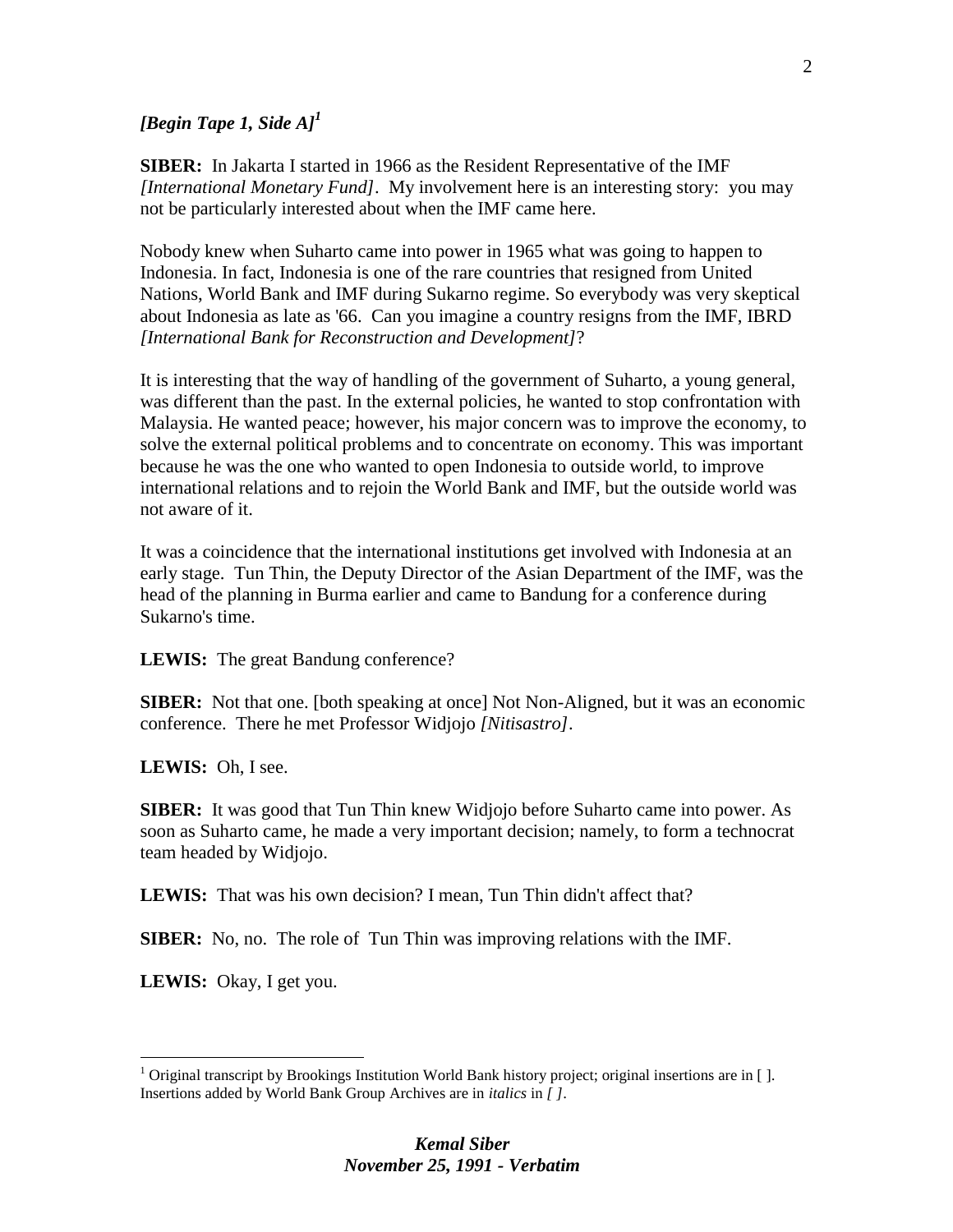**SIBER:** There are two stories how Suharto chose Widjojo. Both may be correct. One is Adam Malik, the former foreign minister, recommended him to Suharto. The second is Suharto already knew Widjojo because of his lectures in the military academy.

**LEWIS:** I see.

**SIBER:** So he was impressed with him.

I may indicate that the same thing happened for *[Turgut]* Ozal, Turkish President. The Turkish President was the secretary of planning. He was lecturing in the military academy, and when the military came in 1981, choose him as deputy prime minister in charge of economic affairs.

So Widjojo headed the team, and it was not much publicized.

There was an early conference, the first international conference on Indonesia, in mid-'66 in Tokyo. This was about the Indonesian debt. During that conference Widjojo made a presentation which impressed Tun Thin very much, and he inquired about what was happening in Indonesia. He found out that the team was trying to prepare a stabilization program to put the house in order and so on. So Tun Thin took the initiative of recommending IMF to get involved with Indonesia. The World Bank was indifferent at that time, was not in the picture. It was a risk in a way to get involved with Indonesia, but Tun Thin, despite the objections of his colleagues in the IMF, claimed that, "We have to help Indonesia. This is an Asian country, poor country. Maybe this time they will do serious things, and we can be helpful." Knowing Widjojo influenced his decision.

He approached to me--I was a new official in IMF--said, "We want to open an office in Indonesia? Are you prepared to go?" It was very strange because Indonesia was not yet a member of the IMF.

**LEWIS:** I was going to say, they had not yet entered.

**SIBER:** Not yet. They applied, but they were not yet a member officially of the IMF and the World Bank. So I came here as a representative when still legally Indonesia was not a member. The legal department of the IMF was not happy with this development, but we are economists and we may not wait on the completion of the legal requirements.

So Tun Thin wanted an early start and help Widjojo. I started working in Jakarta with Professor *[Mohammed]* Sadli, a senior member of the Widjojo team as from September 1966. So we get involved.

IMF involvement here opened the gates to the World Bank. Without our involvement it was not going to be a World Bank mission for a long time here.

The important event I will tell you is about *[Robert S.]* McNamara's visit--have you interviewed McNamara?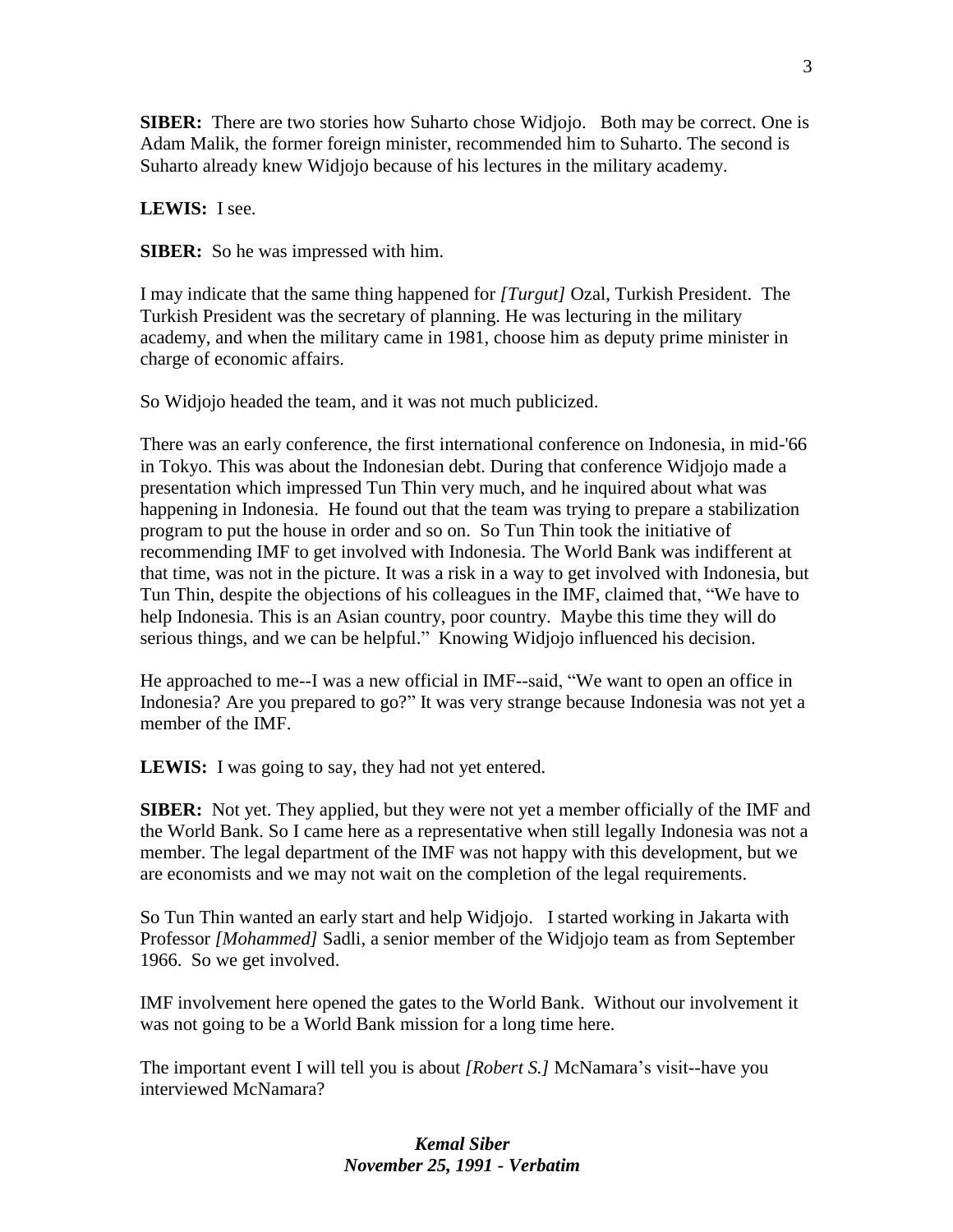LEWIS: Oh, yes, indeed. We have his story of this.

**SIBER:** You have his story. I will tell you a story which you may need to ask reconfirmation from him because it is very vital in the history of the World Bank.

In 1968 there were not many international institutions here. There was no Bank. UNDP *[United Nations Development Program]* was a very small mission. AID *[U.S. Agency for International Development]* was a one-man operation, a man borrowed from the World Bank, Stokes Tolbert; his job was only to follow up what IMF was doing and report to headquarters. And I was running the largest operation here; it was the largest operation of IMF in the field in the history of IMF; there were seven or eight IMF officials in Jakarta.

#### **LEWIS:** Oh, my.

**SIBER:** This never happened in any other country. This happened only in Indonesia, thanks to Tun Thin's involvement. And we took it very seriously from the very beginning. I was given instructions to judge whether I want to stay or go back. Tun Thin told me, "Take your wife and one suitcase, and you decide whether you want to stay or come back." At that time there were no faxes, nothing to get instructions from headquarters, so I was given full autonomy to operate.

It is important that Widjojo and the team were very cooperative and took decisions in such areas that politically were very difficult in any country. In February 10, 1967, which is my birthday--and I remember the day--Suharto followed my and Widjojo's recommendations to increase oil prices dramatically, 400 percent. We started the stabilization program from cutting the subsidies in order to improve the government budget.

#### **LEWIS:** Oil prices?

**SIBER:** Domestic oil prices. They were very heavily subsidized. I had known from my experience in the Philippines that this is a big issue. It took me several months to convince *[Ferdinand]* Marcos to increase ten, fifteen percent. Suharto decided to follow Widjojo's advice. And we started from cutting the subsidies, food subsidies, oil subsidies—politically it was very, very difficult decisions. Suharto agreed to cut the domestic petroleum price subsidies dramatically, including kerosene. In Asia it is the most sensitive item; it is more sensitive than rice! It was fantastic!

We came very early conclusion that Suharto is serious, follows the advice of technocrats, and we can stay here and help the technocrats to assist the preparation of the stabilization program.

I'm telling you this because our involvement here was an important factor for the Bank to decide to get involved here. You know, it was the Bob *[Robert F.]* Kennedy's death. What date is it? Is it '67?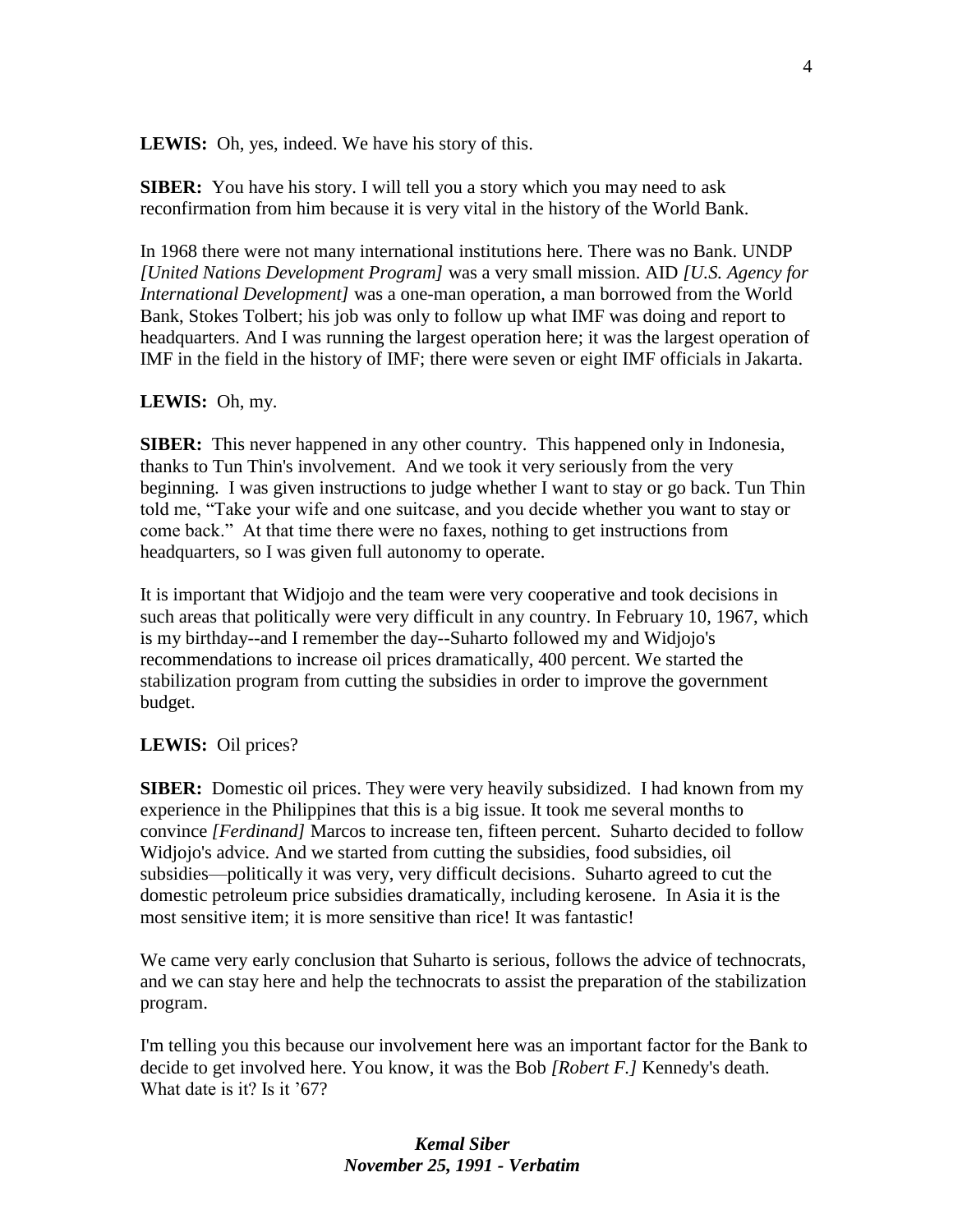**LEWIS:** June of '68.

**SIBER:** '68.Okay. So it means that the World Bank came in '68. McNamara came to Indonesia after attending the funeral of Bob Kennedy. He brought along Bernie *[Bernard R.]* Bell.

**LEWIS:** He brought Bernie with him? I see.

**SIBER:** They came together. He chose already Bernie Bell to head the mission. The question was when. I mean, McNamara was already prepared to open an office here, but he was not certain whether the time was right for this. So he came immediately after Kennedy's funeral to review personally the economic developments in Indonesia.

In the United Nations protocol we (IMF and IBRD) consider the UNDP Resident Representatives above us. Ali Giritli was the UNDP Representative in Jakarta during McNamara's visit. He was senior, formerly a director, and later the Minister of Finance of Egypt. But here he was head of a small mission, financing some minor technical assistance programs.

The Indonesian authorities programmed two dinner parties for McNamara: one by Radius Prawiro, governor of the Central Bank, and another by Ali Giritli as the head of the UN family. Ali Giritli told me, "Kemal, my activities here are limited; better you give the dinner party."

I gave the party in my residence, invited only the UN family members (no Indonesians), namely Ali Giritli (his wife was out of the country), Gunnar Tomasson (assistant resident representative of the IMF) and his wife, Bernie Bell (he came to Jakarta alone) and of course Mr. and Mrs. McNamara.

The dinner was an opportunity for me to talk privately at length after the dinner. (My wife was entertaining the ladies in a separate room.)

McNamara asked me two sensitive questions to me: the first question was about the progress in the stabilization program. In this context he asked about the role of the IMF in general and my operations in particular. He openly and directly asked whether the Indonesians were accepting and benefiting from my advices. He also asked whether the President was supporting the technocrats, in particular Professor Widjojo.

I told McNamara my advices and recommendations on important policy issues were always welcomed. After discussions at length with Widjojo and the members of the team, they were generally agreed and presented by Widjojo to the President for his approval. All such proposals were approved by the President. I don't recall any incident that Widjojo was overruled.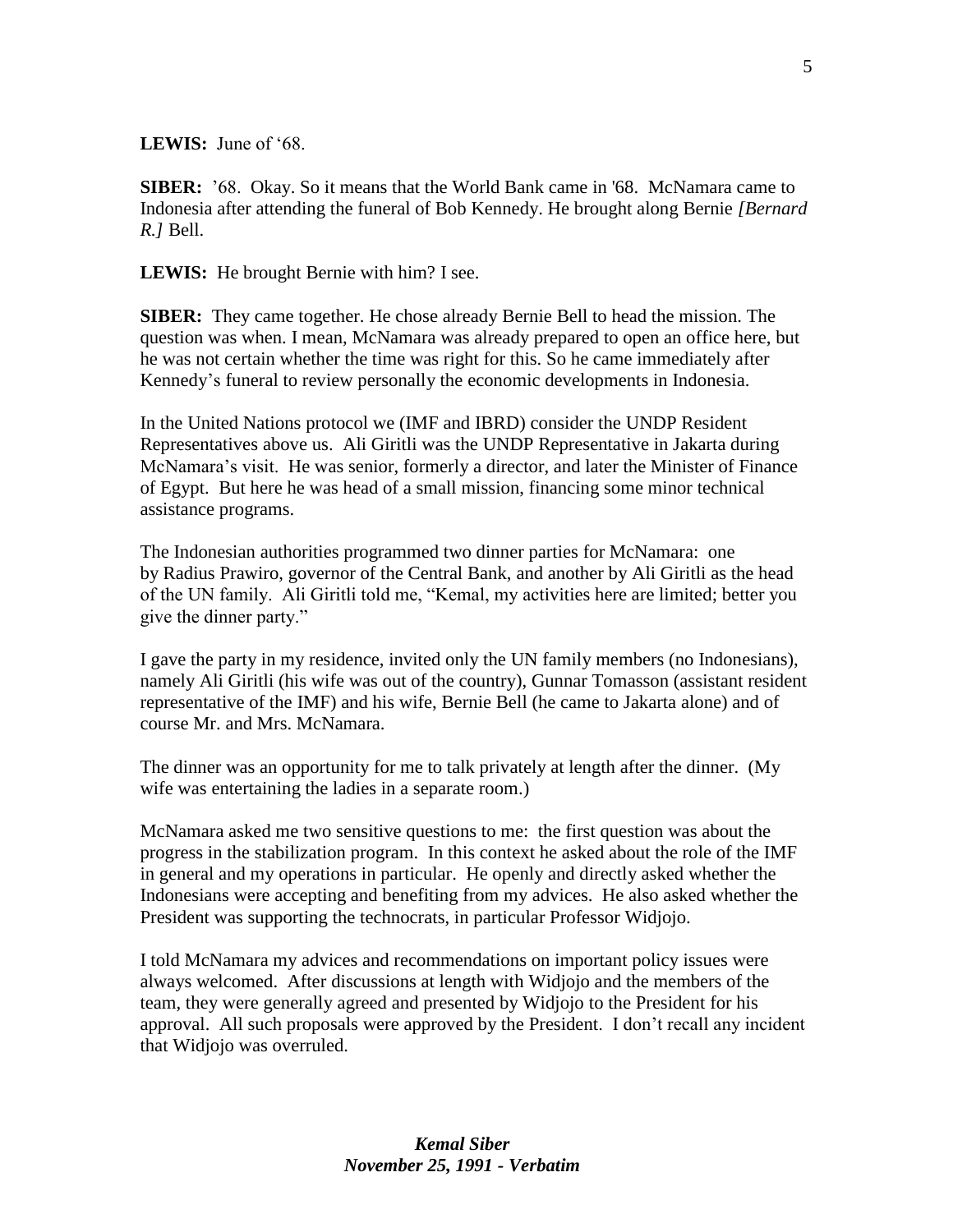In short, I told McNamara the stabilization program was progressing well. My work here could be completed in one or two years. Accordingly, I recommended him to open a resident mission in Jakarta as soon as possible. Indonesia was nearing to the development state. We should not worry about the progress in the stabilization program. He was pleased.

In fact, already budgets were under control. Deficits were substantially reduced. Only problem at that time was food shortages, not monetary or fiscal. The real interest rate, real exchange rate and open capital systems were already introduced.

**LEWIS:** The DAS *[Development Assistance Service]*, I guess, they had people out here, didn't they?

**SIBER:** Who?

**LEWIS:** The Harvard Group?

**SIBER:** Okay. Harvard Group . . .

David *[Cole]* was the only one who was making a contribution at that time. He was working on real interest rates issue and advising the authorities on interest rate policies. He had a lot of experience from Korea. I was in Korea in 1966.

**LEWIS:** I was in Korea, too, in 1953.

**SIBER:** I joined the Fund in '65. Korea was a good example as far as interest rate policies are concerned. Widjojo always likes to give good examples to the President, showing that the good policies give good results. And David was the instrument.

**LEWIS:** Who did you say likes to use good . .

**SIBER:** Widjojo.

**LEWIS:** Oh, I see.

**SIBER:** I mean, Widjojo presented the cases to the President, giving the background and explaining the policies.

So the interest rate policies became a baby of David. We left him that area. Okay, you can hear from him his own experiences.

Now, what was the other question?

LEWIS: Well, you were—McNamara . .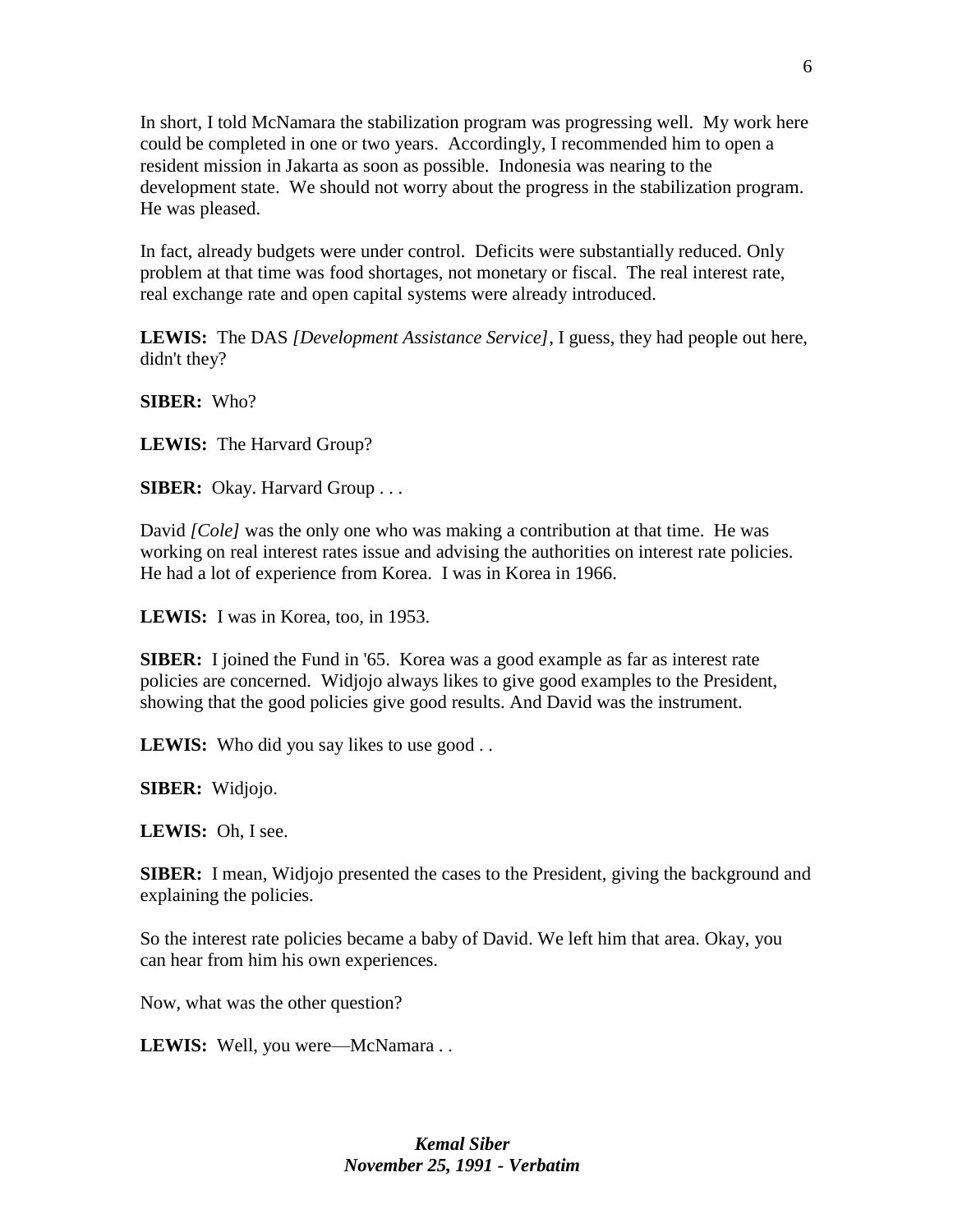**SIBER:** So, the first question, Fund's involvement and the success in the stabilization policies.

**LEWIS:** What was the second question, though?

**SIBER:** The second question he asked, "Is Widjojo going to stay?"

**LEWIS:** Ah!

**SIBER:** He wanted to make sure the technocrats will survive and the President will continue to listen to their advices.

I don't mind if you leave the recorder open because to me it was a very important question he asked. The stabilization program here, of course, the Fund was successful, but it was heavily dependent on the technocrats, number one, and the second, more important, the support of the President of the technocrats. Many people were challenging them.

There were two groups of people challenging technocrats. One group was colleagues from universities who were not in agreement with Widjojo's recommendations. They called them "IMF recipes." And the others, they were jealous, they were competing, and they wanted to be the group advising the economic policies. So there were rumors around. Even in *Time* magazine there were articles that Widjojo was going to be fired. So McNamara was right to ask the question.

**LEWIS:** These were jealous bureaucrats?

**SIBER:** Jealous academicians.

**LEWIS:** Academicians?

**SIBER:** The bureaucrats were also opposing but quietly not openly.

**LEWIS:** The university . .

**SIBER:** The university . .

LEWIS: Sounds like the same group, university people?

**SIBER:** University people; I don't remember their names. They were saying that there is stagnation in the economy, the tight monetary policies were wrong, free exchange rate system was wrong, there should be multiple exchange rates, there should be more credit to productive sectors. [all speaking at once]

**LEWIS:** Expansionist . .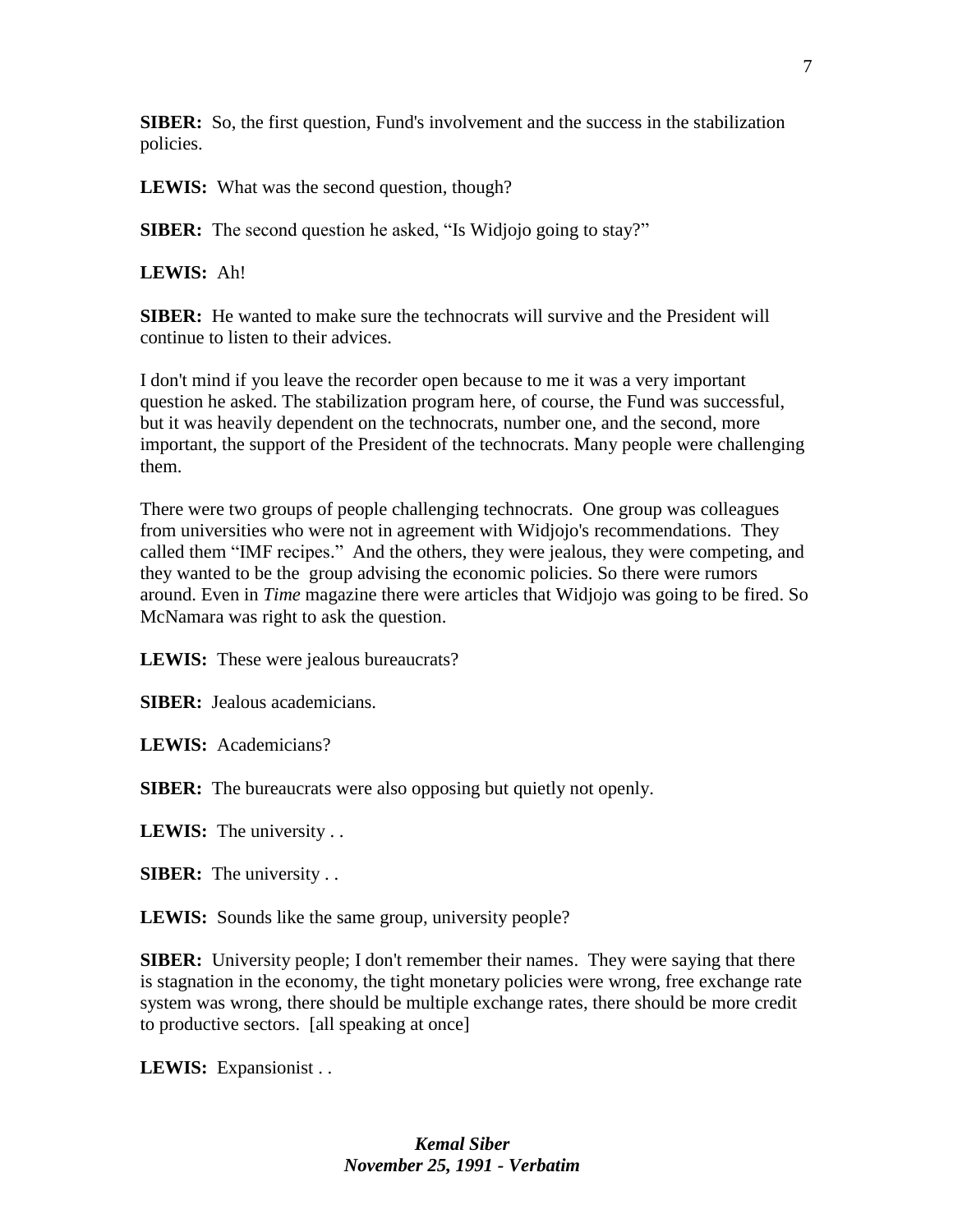**SIBER:** Expansionist policies, which were Widjojo's completely opposite policies.

And the second group of people: vested interests. In particular the military was not very happy because the more macro policies and decentralization and liberalization were reducing the power of the bureaucrats and military. So they didn't like liberalizations introduced by Widjojo's team. They didn't like removal of the controls. They wanted to keep their power for obvious reasons. So it was very important that the President did not listen to opposing views and listen to the technocrats, Widjojo.

I didn't bother about all this things happening, as an insider--because we were meeting day and night together with the team. I was a part of them. It was a different IMF operation. I was not an IMF watchdog; I was just their advisor and working together. I was confident that the President will continue to support them. I may add the President at that time invited me from time to time to report the developments to him.

So writing the history of World Bank here also is writing the history of Indonesia because this should be a model for the other countries. The President was very pleased with the performance of the Widjojo team. He was asking me how the technocrats were doing. I gave them full support, told him that policies were in the right direction, and he always was very pleased to see that his people were managing the economy properly. So it was obvious that he was supporting them.

LEWIS: How do you explain this loyalty to the Widjojo group?

**SIBER:** The President?

**WEBB:** John, I'm sorry, I'm going to have to leave . . .

**LEWIS:** Yeah, I guess you are. I just thought maybe this one question we could get...

**WEBB:** Okay.

**LEWIS:** I wondered--this is terribly important, the President's firmness, loyalty to the Widjojo group, is because he himself somehow had a set of ideas in his head that were running in the same direction, he'd been sort of schooled in neoclassical monetarist kind  $of \ldots$ 

**SIBER:** There are two reasons. First, the President was briefed properly. He was not given only one recommendation, but other alternatives and let him to decide. For example, for 1970 devaluation, Bernie, head of the World Bank mission, was advising a lower devaluation (based on his experiences in India). The IMF mission that visited Jakarta for a new standby agreement was also in agreement on a lower devaluation. Widjojo presented the President both law and high devaluation rates, explained implications of both exchange rates. The President decided on a devaluation at high level. Also Widjojo--and I was in favor of a high devaluation-- did not mention to the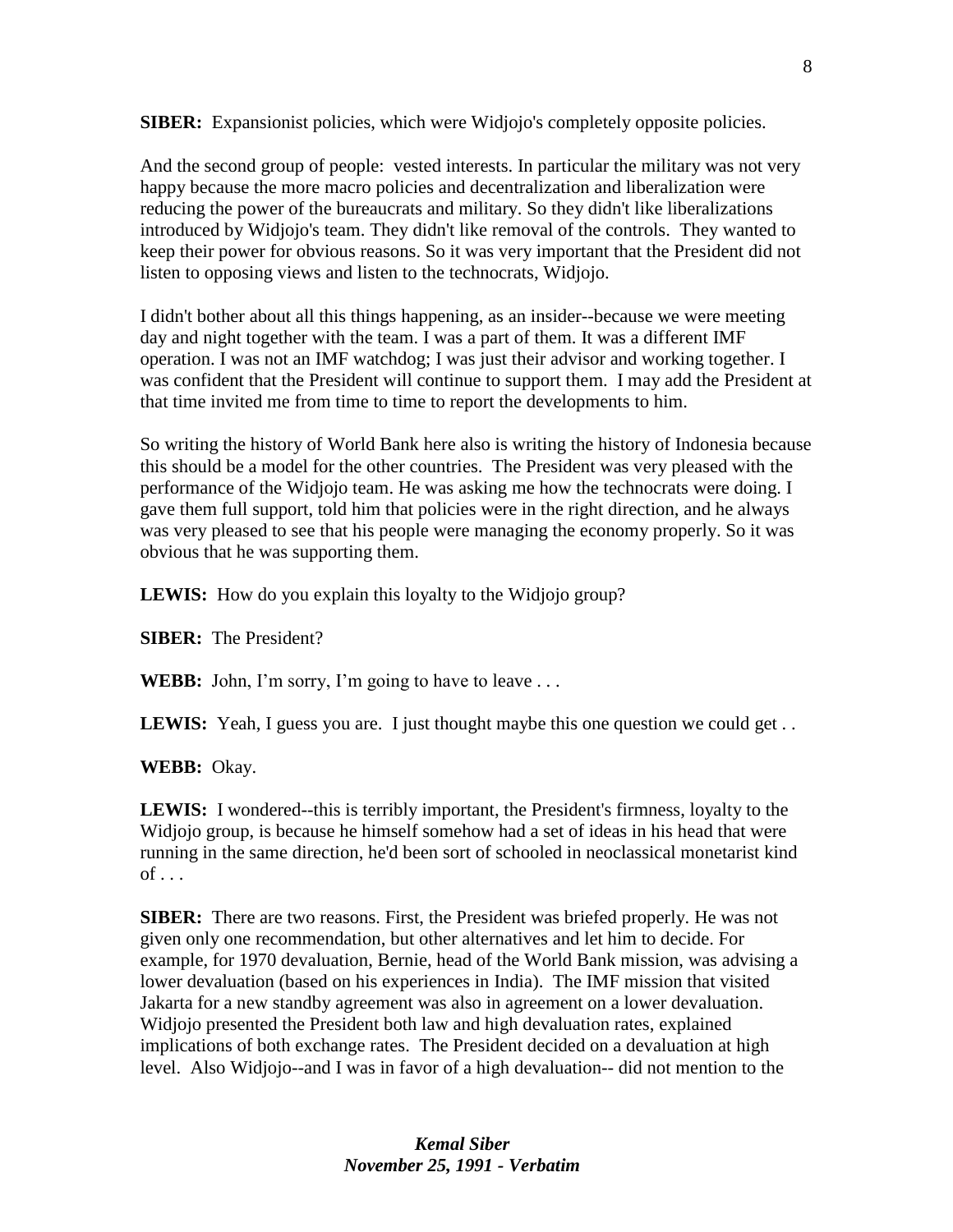President the supporters of different alternatives. He briefed him on pros and cons of each alternative. This is how the President was schooled in economic policies.

My answer to McNamara was, "I can assure you that Widjojo and his team will survive another five years, if it is enough for you." At that time I did not expect them to survive 25 years (1966-1991).

So he said to Bernie, "Bernie, you come better tomorrow and open the office. I cannot delay." My inside information was that Bernie was advising another year, probably, to wait and see. McNamara said, "Immediately open the office. Don't waste time" because I recommended strongly, as IMF man, I was ready transfer my responsibilities to World Bank. It was my very frank view that they shouldn't waste time. Another year means another waste one year. McNamara immediately decided to open the office.

The second important factor, why the loyalty to the Widjojo team, was they proved themselves by performance that their policies were right. I mean, it is the performance. The economy of Indonesia—it is not the oil, it is not the foreign aid that we sometimes overemphasized--it is the Indonesian policies. You know, oil made Mexico and Nigeria to collapse. So it can hurt. What made Israel strong is because of the hardships. Sometimes plentiful things make the countries lazy. I agree that aid and oil played an important role in the economy and the history of Indonesia, but a more important factor is economic policy, and in this context the role of the IMF, the Bank and Widjojo and other Indonesian technocrats.

## **LEWIS:** Terrific.

[pause for instructions for recorder and directions to another office for Richard Webb and Devesh Kapur, who left at this time]

**SIBER:** This is what I think. The World Bank involvement in Indonesia was worthwhile. I am not specialized in the field of the project implementation, but in macro fields, in the economic advice given by the mission, there is nothing that I disagree. I can tell you frankly the World Bank mission is doing an extremely good job. I'm an outsider; I'm not a World Bank official, but have the responsibility of recommending McNamara to open the office as soon as possible, and I'm very happy that it worked very well.

During the 1986 oil crisis, Indonesia was in trouble, in a very serious danger. Widjojo (he was not in the cabinet at the time but was influential similarly) introduced a program to combat the oil crisis. He got a lot of advice from the World Bank mission in Jakarta. The program saved the country from an economic crisis. Otherwise it could have been like Nigeria. As you know, Mexico also did not manage the oil crisis well. *[Russell J.]*  Cheetham played an important role, giving advices and supporting the program.

**LEWIS:** Russ Cheetham.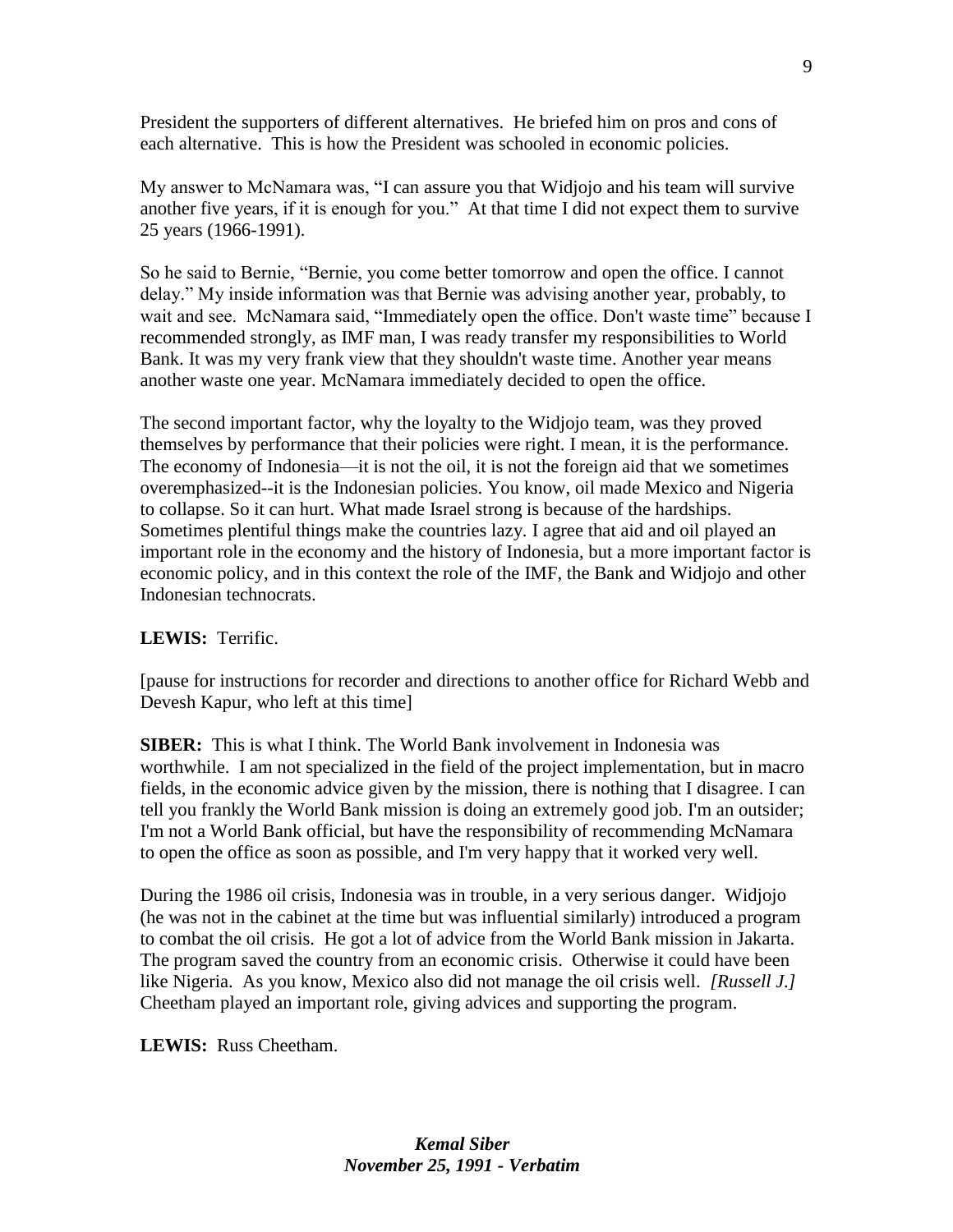**SIBER:** He's a good friend of mine and a very able man. He was World Bank representative here. He advised them to review the government projects, and they canceled a lot of projects which helped the country to solve the debt problem. This year the situation is not that serious. In fact, this year I slightly differ from the Bank about the seriousness of the problems. I think they are overstating the problems. Attila *[Karaosmanouglu]* told me that somebody told President Suharto that, "You will be like Mexico if you continue like this. You have to find a solution." Of course, it's a good idea to review the private sector projects, and now they are reviewing the private sector projects. This is like in '86. In '86 the public sector projects were canceled and postponed. In '91 they're reviewing the private sector projects because private sector borrowed heavily.

**LEWIS:** It's harder to cancel those, isn't it?

**SIBER:** It's very hard. I have mixed feelings. If you close this again I can tell you my feelings.

[off-the-record comments]

LEWIS: What you've just said feeds right into it. This is the first debt exercise that I think you were very much involved in.

**SIBER:** Debt exercise of ...

**LEWIS:** . . of Indonesia.

**SIBER:** Okay. Debt exercise on Indonesia came late.

**LEWIS:** Late?

**SIBER:** Late, late.

**LEWIS:** No, no, but we've heard that there was an *[Hermann J.]* Abs exercise.

**SIBER:** Well, the Abs exercise came out after World Bank mission opened.

**LEWIS:** I see.

**SIBER:** The debt exercise started as a moratorium during the stabilization program. In '67 Indonesia announced a moratorium. The stabilization program was based on no payments. Otherwise, the whole debt services were going to take all budget revenues and foreign exchange earnings.

**LEWIS:** They joined the Fund when they had the moratorium on, huh?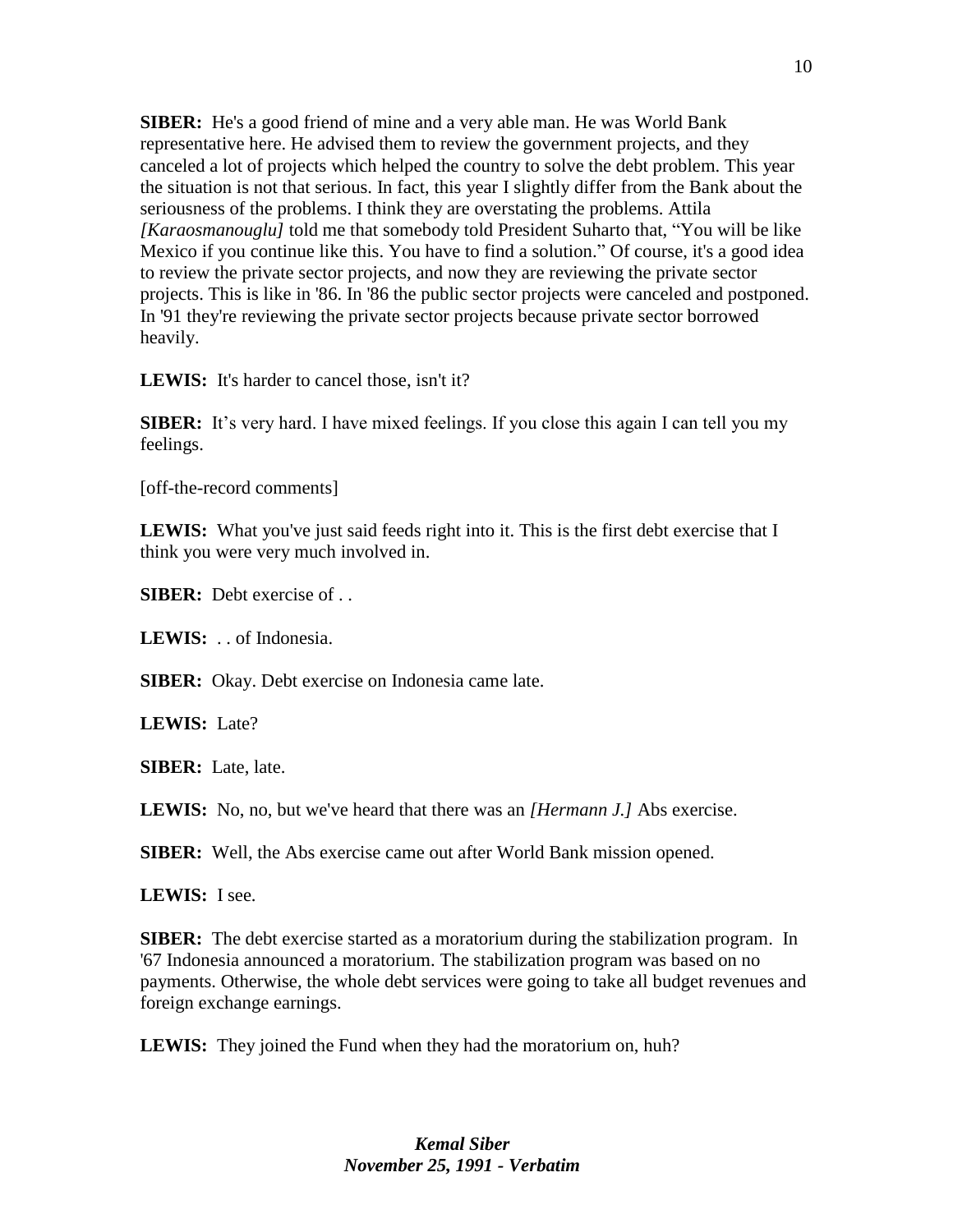**SIBER:** Oh, yes, they announced a moratorium, and we operated with the understanding that they would not pay their debts, and all the programs were based on that. The rescheduling, debt negotiations, were postponed. They started with the Paris Club meetings, but the solving of the debt problem and rescheduling was done later.

Abs came out in '68-'69. I am not sure whether it was '68 or '69. Abs's operation was a very unique operation. The World Bank and IMF organized a working team in Washington. Ali [Azizali] Mohammed, a director in the Fund and now alternate executive director of the Pakistan group, and a Dutch professor now in Rotterdam, an economist in the World Bank, two of them was working as a team preparing background for the debt negotiations. I didn't get involved with the debt rescheduling work at the headquarters. I was working on the stabilization program here. And the debt papers, including the recommendations, long-term projections, were prepared by this team. Walter Tim—have you heard of him--Waters Tim? Tim Walters? [both speaking at once]

**LEWIS:** Yeah, yeah, Wouter Tims, Dutchman.

**SIBER:** He was the one, Dutchman. He's the professor in Rotterdam or somewhere now.

But very interestingly, Abs disagreed and ignored all the papers prepared by the team. He said the debt rescheduling cannot be done like this. It should be done on more political terms, based on how much relief can be given, like *[James A.III]* Baker Plan. And he did a wonderful job of convincing, including Russians, that the debt should be renegotiated and rescheduled on a large amount of grant elements . .

**LEWIS:** Yes, larger grant . .

**SIBER:** Larger grant elements . .

**LEWIS:** Bad terms, I think.

**SIBER:** I think it was unprecedented.

LEWIS: It was very fortunate that there was no indebtedness to multilaterals like the Bank, at that time, right? Because the Bank could not reschedule, at least it is very, very difficult for them.

**SIBER:** Yes, the Bank knew that the debt was [both speaking at once] to bilateral, Russia and European countries, and the amount was not very big anyway. It was big for Indonesia.

**LEWIS:** It sounds as though that would have been an exercise on the whole would have been pretty satisfying to Indonesia. We've heard some kind of story that made it sound as though it was kind of a traumatic experience for them, particularly the person I think was quoted as saying he didn't want to write any more "Dear Mr. *[Pierre-Paul]* Schweitzer" letters. Does that mean anything--to the Managing Director of the Fund?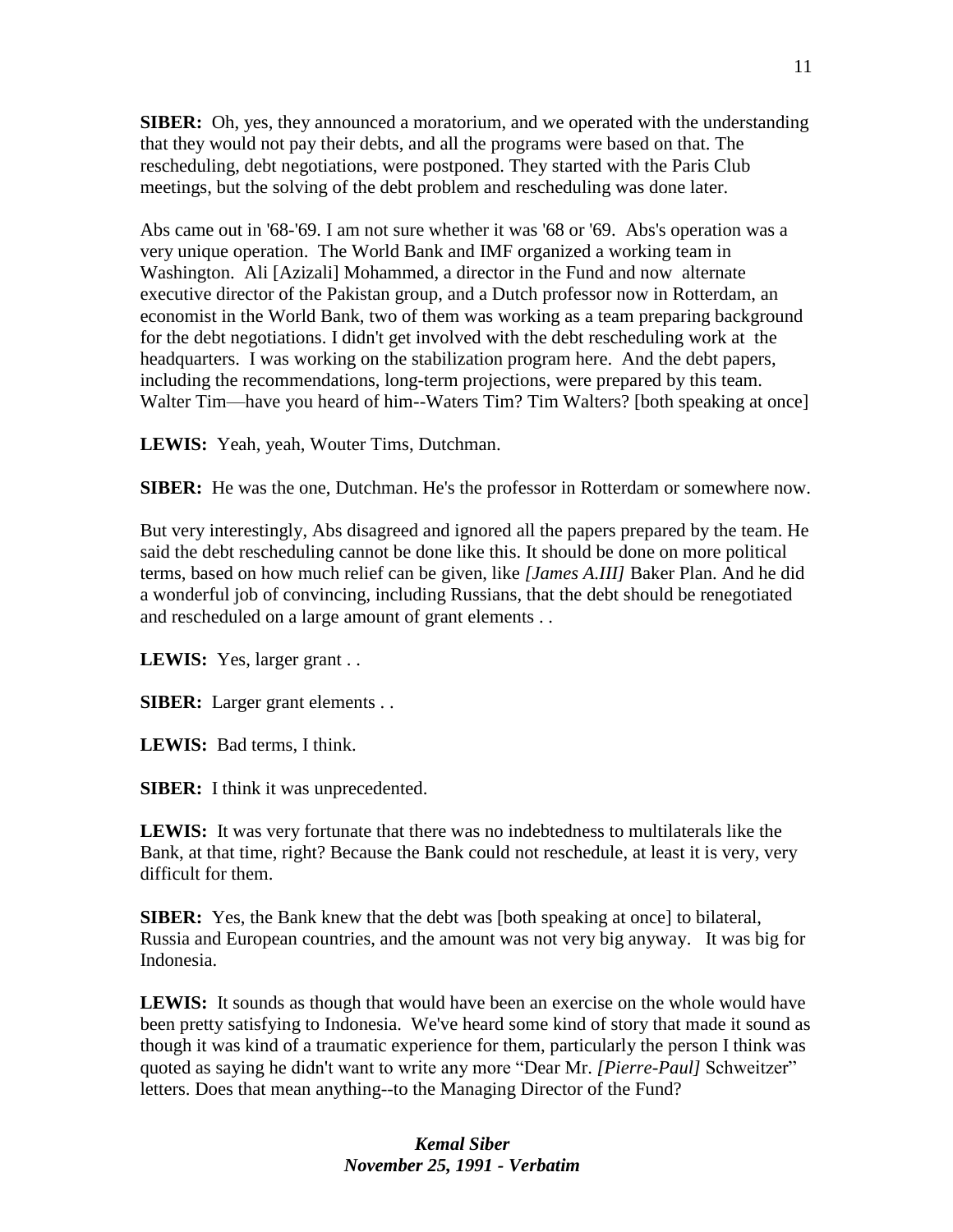**SIBER:** What was that again?

**LEWIS:** We heard that the President--I think it was the President--remarked that he did not want to ever again have to write these "Dear Mr. Schweitzer" letters.

**SIBER:** Oh, to the Fund.

**LEWIS:** To the Fund, yeah.

**SIBER:** Well, this is in the context of the stabilization program.

**LEWIS:** This is the stabilization program.

**SIBER:** I'm not sure. I had not heard this, but it is definite that the debt problem and debt rescheduling, although it was on very, very soft terms, favorable terms for Indonesia, President Suharto get very annoyed with this debt burden taken over from the Sukarno regime. He never forget inflation. In '66 it was 650 percent.

**LEWIS:** 650 in '66.

**SIBER:** I noticed the annoyance of the President with debt and inflation early in 1967. Indonesians as a culture have long memories. They don't forget the problems. That is the reason that Widjojo is in a comfortable position because the President is very much ready to agree any unpopular anti-inflationary policies.

**LEWIS:** It's like the Germans, isn't it, after the Weimar Republic experience, that they always have been very stabilization-minded?

**SIBER:** Stabilization-minded. Suharto is very happy that inflation was reduced, and he is giving instructions now: "I don't want ten percent inflation; it's too high for this country. I want you to reduce this to five percent." This is his preoccupation.

And his second preoccupation is debt problem. He never wants another moratorium and another debt exercise. That is the reason that he is prepared to take any action to prevent a moratorium and debt rescheduling.

**LEWIS:** I see.

**SIBER:** That makes Widjojo successful, and comfortable because what he is advising is only on these two directions.

**LEWIS:** Sure, sure. Nice situation.

**SIBER:** Nice situation.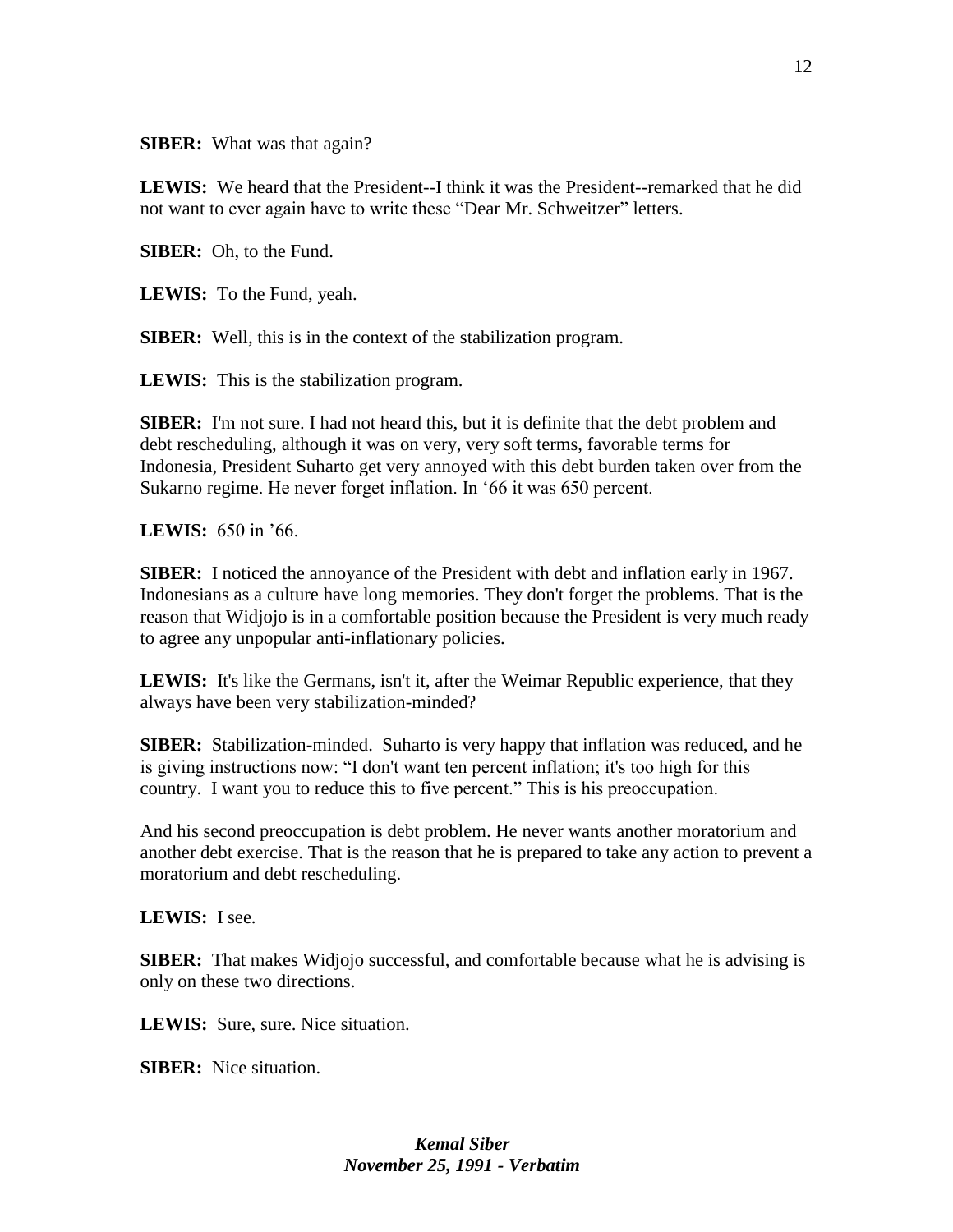**LEWIS:** The currency never has been--this is the same unit of account that was, existed back in 1965, then. It hasn't been replaced. You haven't . .

**SIBER:** Oh, demonetization was done in early stages during Sukarno time several times, several zeros were thrown.

**LEWIS:** But not since Sukarno

**SIBER:** No. No.

**LEWIS:** So that's why it's 2000 to 1, something like that.

**SIBER:** It is not demonetized, and the devaluations take place in this country mainly when there are big oil price drops. This is something which they cannot control.

### *[Interruption]*

**SIBER:** The Bank operations here with Indonesia do not always depend on conditionality issue. In many countries the Bank imposes conditionalities; supervise whether these conditionalities are observed or not. It becomes a condition of the loans. Here there was a unique case that conditions were introduced during the negotiations before the loan agreement was signed.

### **LEWIS:** Yes.

**SIBER:** The first trade policy loan agreement with Indonesia--this is a story I heard from Karaosmanoglu, Attila himself, who presented the loan to the World Bank Board *[of Executive Directors]*--that all the conditions which were discussed with the Bank were already introduced before the loan agreement was signed. So Attila went to the Board without any conditions, one drawing, outright drawing, under the trade policy loan.

The Executive Directors, especially American Director, get very annoyed, said, "You are establishing a precedent which will be difficult in the future."

Attila's response to him was, "If every country is as cooperative as Indonesia and our conditions are already introduced, we'll do the same thing."

So it shows the close relations between the Bank and Indonesia. Really, everything was done jointly. When the policy was agreed, they did not wait for the loan or the money but they just implement policies. And this makes the operations very effective, and also it makes the World Bank position less cumbersome because there is no need to complain that the World Bank imposes conditions. So it is a good relationship.

**LEWIS:** Right, right. It's a very good relationship in that respect.